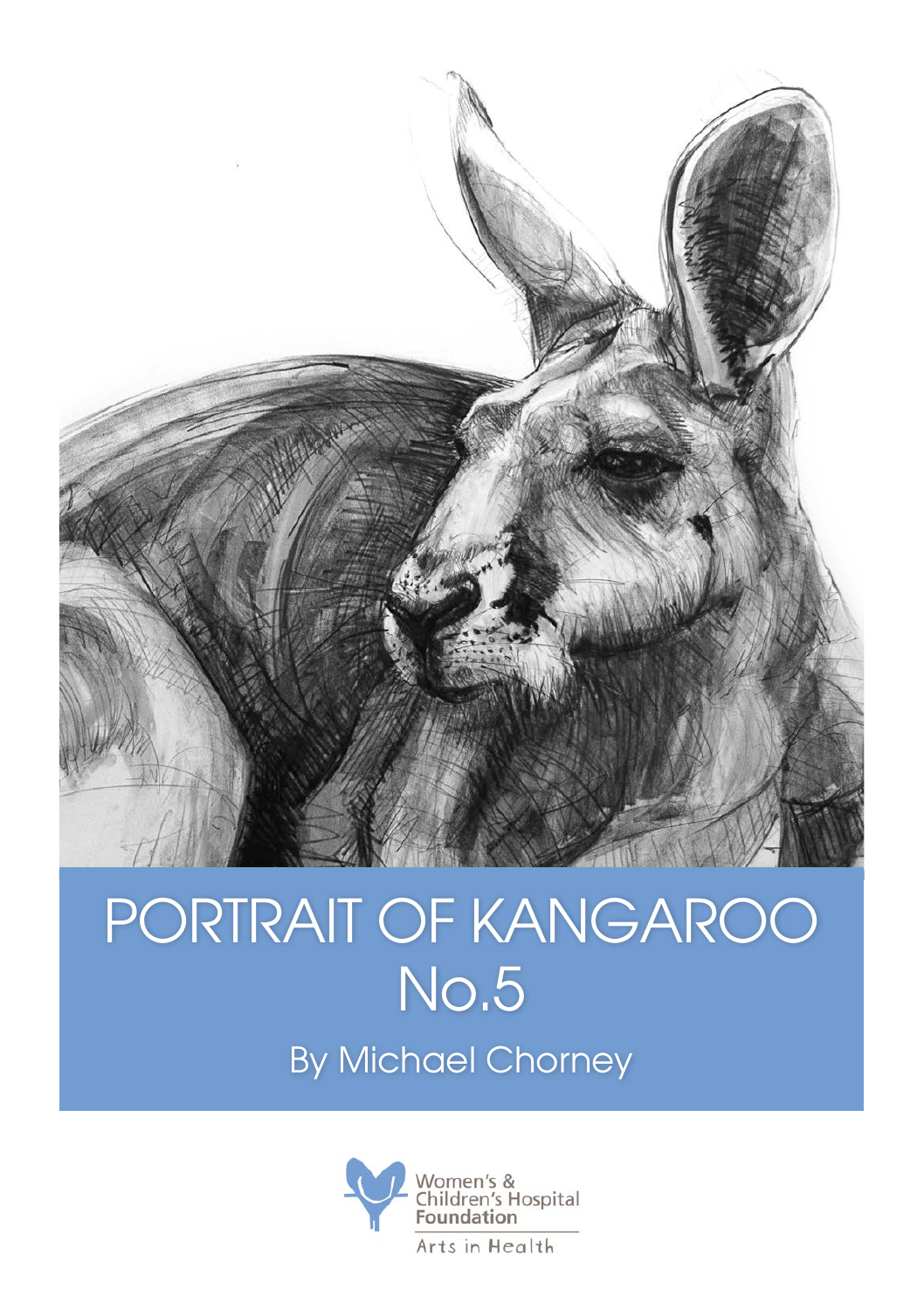'PORTRAIT OF KANGAROO' is an up-close and personal series of large drawings of our national icon, the Kangaroo.

*My quest in this series is to portray these animals as individuals, reflecting their unique personalities in an expressive form.* 

Traditionally, kangaroos have been represented symbolically. I choose to depict them in an intimately analytical yet expressive form. This, in itself, is a rewarding challenge as I am breaking new grounds as an artist. My work can be found in collections throughout Australia, UK, USA and Brazil and I am represented internationally by SaatchArt.com

I am an Australian of Ukrainian descent, born in Adelaide in 1954. My mother, Joanna, spent her working life as an artist and art teacher, so my exposure to art began virtually at birth. I clearly recall, at the tender age of six, sitting in a life drawing class with my mother, charcoal in hand, concentrating on light falling on a fruit bowl arrangement while fighting the anxiety of making those first decisive marks on paper. That was the beginning of my love affair with drawing which led to my participation in numerous exhibitions throughout my school years, and a one man show of 'Adelaide Torrens River' landscape paintings at the age of 16.

In 1976 I graduated with a Diploma in Fine Art Painting from the South Australian School of Art in North Adelaide, now in my late sixties I am still drawing and exhibiting internationally.

My partner and I live on a country property on the banks of the Murray River in Mannum, South Australia, some 80 km from Adelaide.

*For many years we have surrounded ourselves with nature where my partner has a passion for rescuing injured and orphaned animals.* 

As a result, we have a considerable number of native animals including kangaroos living on the property. Many of these were hand raised so they are extremely quiet and accept us as family. Their trust in us makes them perfect subjects for observation of their individual characteristics.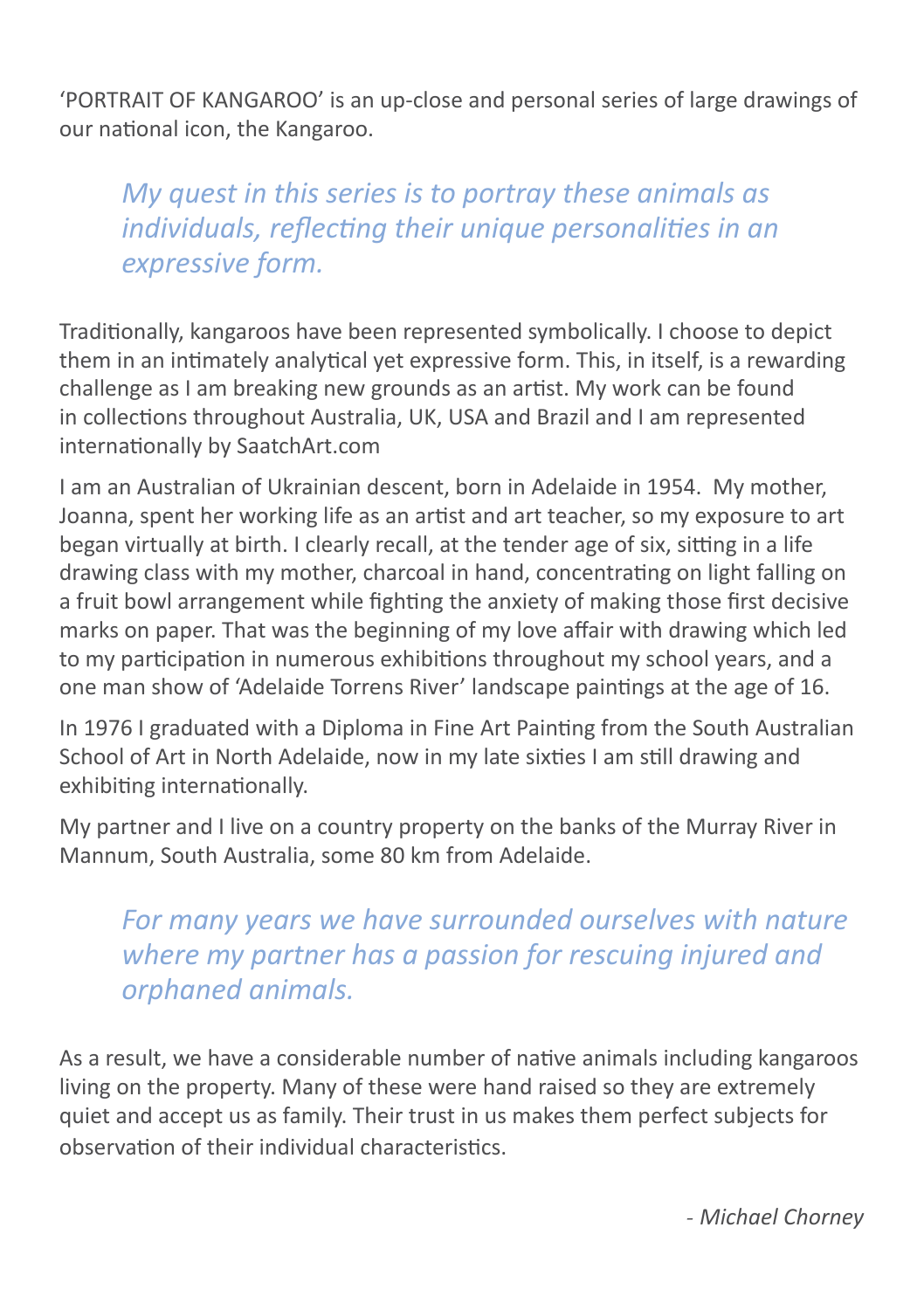

Image top left: detail of *Drawing of Kanagaroo 54* Image bottom left: detail of *Drawing of Kanagaroo 33* Image right: detail of *Drawing of Kanagaroo 55*

To see more of Michael's artworks visit:

*www.Chorney-Studios.com.au*